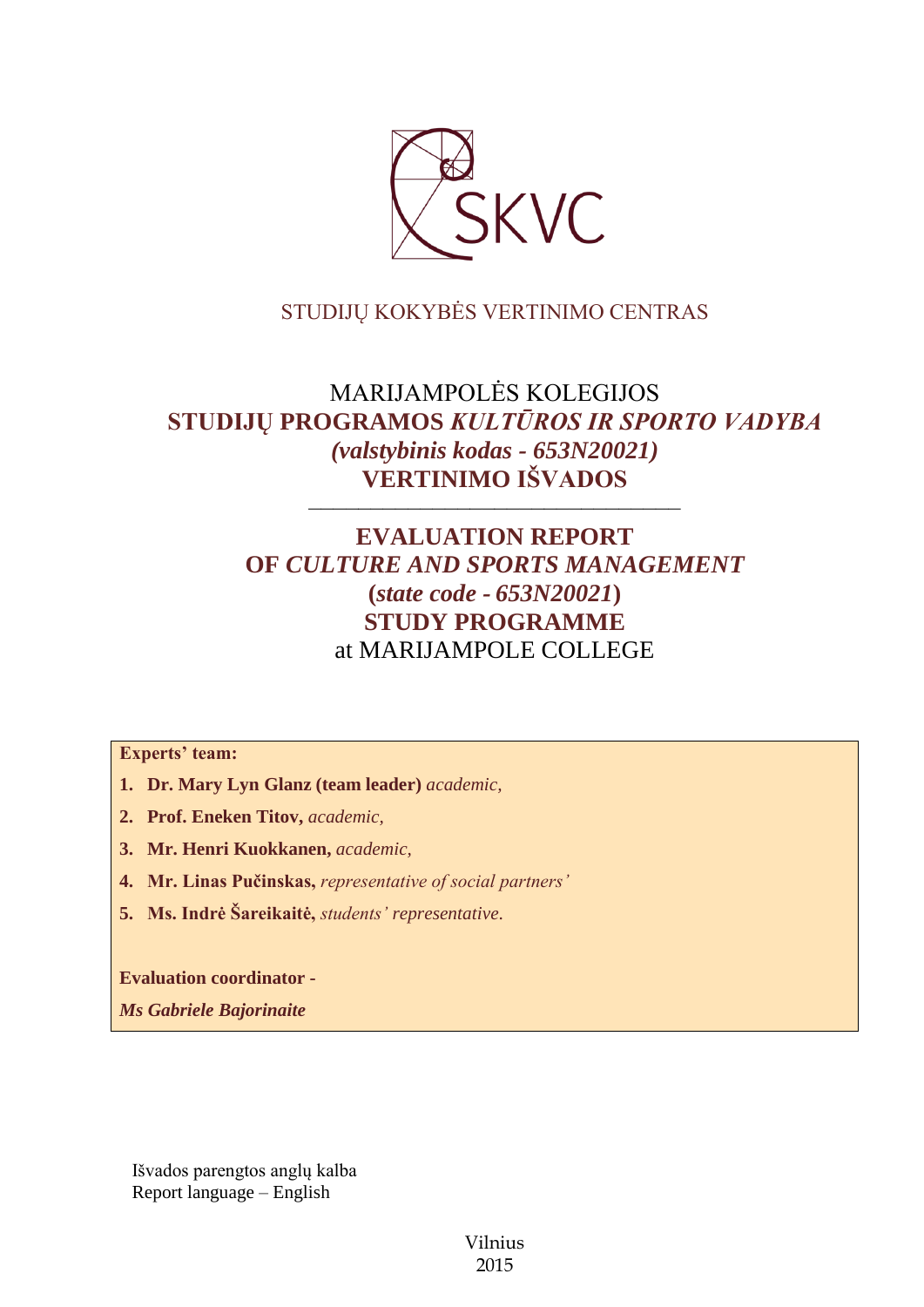| Studijų programos pavadinimas                           | Kultūros ir sporto vadyba      |
|---------------------------------------------------------|--------------------------------|
| Valstybinis kodas                                       | 653N20021                      |
| Studijų sritis                                          | Socialiniai mokslai            |
| Studijų kryptis                                         | Vadyba                         |
| Studijų programos rūšis                                 | Koleginės                      |
| Studijų pakopa                                          | Pirmoji                        |
| Studijų forma (trukmė metais)                           | Nuolatinės (3); Ištęstinės (4) |
| Studijų programos apimtis kreditais                     | 180                            |
| Suteikiamas laipsnis ir (ar) profesinė<br>kvalifikacija | Vadybos profesinis bakalauras  |
| Studijų programos įregistravimo data                    | 2012-03-22                     |

## **INFORMATION ON EVALUATED STUDY PROGRAMME**

–––––––––––––––––––––––––––––––

| Title of the study programme.                          | Culture and sports management       |
|--------------------------------------------------------|-------------------------------------|
| State code                                             | 653N20021                           |
| Study area                                             | Social sciences                     |
| Study field                                            | Management                          |
| Type of the study programme                            | College                             |
| Study cycle                                            | First                               |
| Study mode (length in years)                           | Full time $(3)$ ; Part time $(4)$   |
| Volume of the study programme in credits               | 180                                 |
| Degree and (or) professional qualifications<br>awarded | Professional bachelor of Management |
| Date of registration of the study programme            | 22 March, 2012                      |

 $\copyright$ Studijų kokybės vertinimo centras

The Centre for Quality Assessment in Higher Education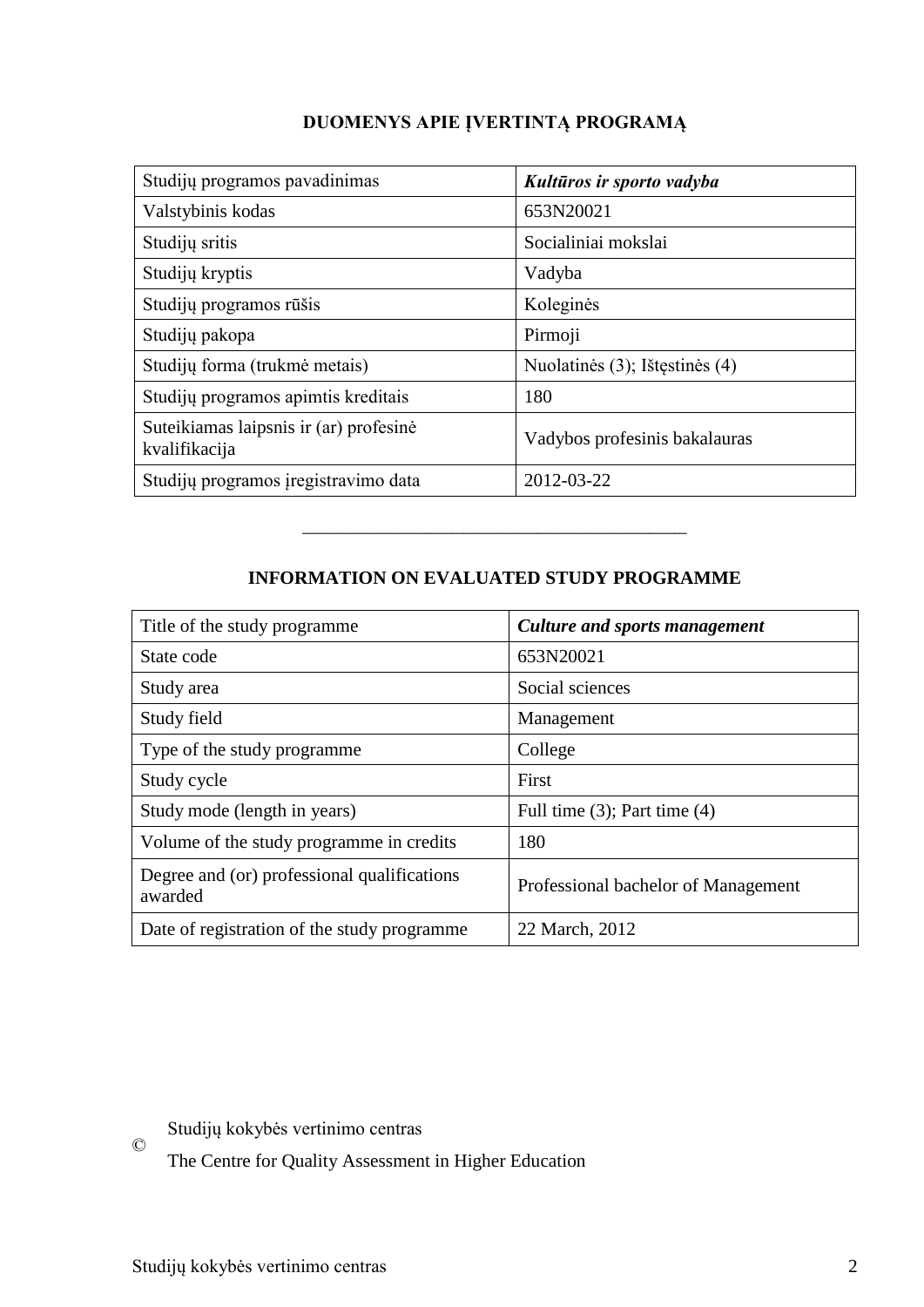| 1.1.                                                                      |  |
|---------------------------------------------------------------------------|--|
| 1.2.                                                                      |  |
| Background of the HEI/Faculty/Study field/ Additional information<br>1.3. |  |
| 1.4.                                                                      |  |
|                                                                           |  |
|                                                                           |  |
|                                                                           |  |
|                                                                           |  |
|                                                                           |  |
|                                                                           |  |
|                                                                           |  |
|                                                                           |  |
|                                                                           |  |
|                                                                           |  |
|                                                                           |  |

# **CONTENTS**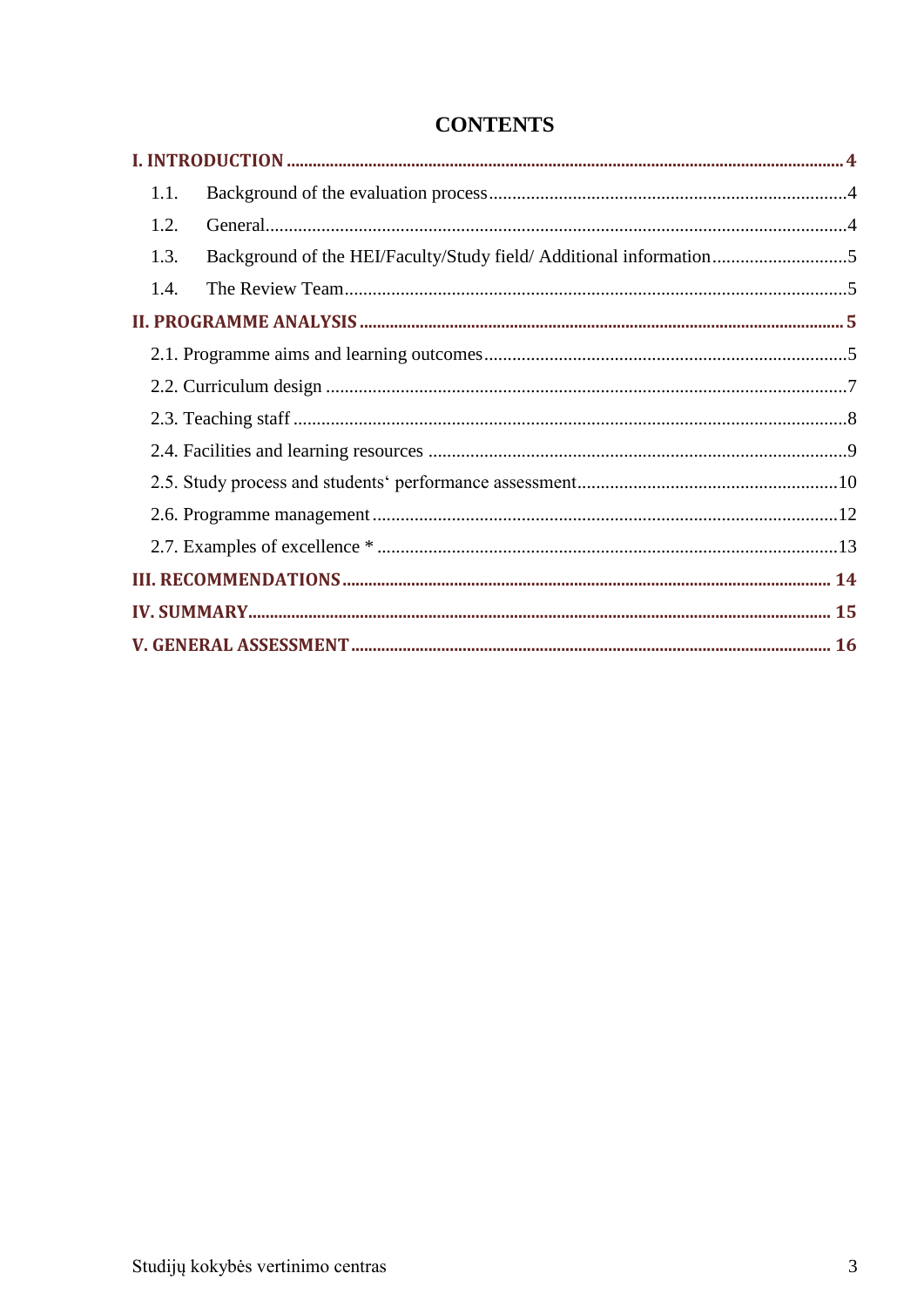## <span id="page-3-0"></span>**I. INTRODUCTION**

## <span id="page-3-1"></span>*1.1. Background of the evaluation process*

The evaluation of on-going study programmes is based on the **Methodology for evaluation of Higher Education study programmes,** approved by Order No 1-01-162 of 20 December 2010 of the Director of the Centre for Quality Assessment in Higher Education (hereafter – SKVC).

The evaluation is intended to help higher education institutions to constantly improve their study programmes and to inform the public about the quality of studies.

The evaluation process consists of the main following stages: *1) self-evaluation and selfevaluation report prepared by Higher Education Institution (hereafter – HEI); 2) visit of the review team at the higher education institution; 3) production of the evaluation report by the review team and its publication; 4) follow-up activities.* 

On the basis of external evaluation report of the study programme SKVC takes a decision to accredit study programme either for 6 years or for 3 years. If the programme evaluation is negative such a programme is not accredited.

The programme is **accredited for 6 years** if all evaluation areas are evaluated as "very good" (4 points) or "good" (3 points).

The programme is **accredited for 3 years** if none of the areas was evaluated as "unsatisfactory" (1 point) and at least one evaluation area was evaluated as "satisfactory" (2 points).

The programme **is not accredited** if at least one of evaluation areas was evaluated as "unsatisfactory" (1 point).

## <span id="page-3-2"></span>*1.2. General*

The Application documentation submitted by the HEI follows the outline recommended by the SKVC. Along with the self-evaluation report and annexes, the following additional documents have been provided by the HEI before, during and/or after the site-visit:

| No. | Name of the document                                |
|-----|-----------------------------------------------------|
|     | Market research results (new programme's documents) |
|     | The best projects with social partners (list)       |
|     | <b>Committee Protocols</b>                          |
|     | Internship Reports                                  |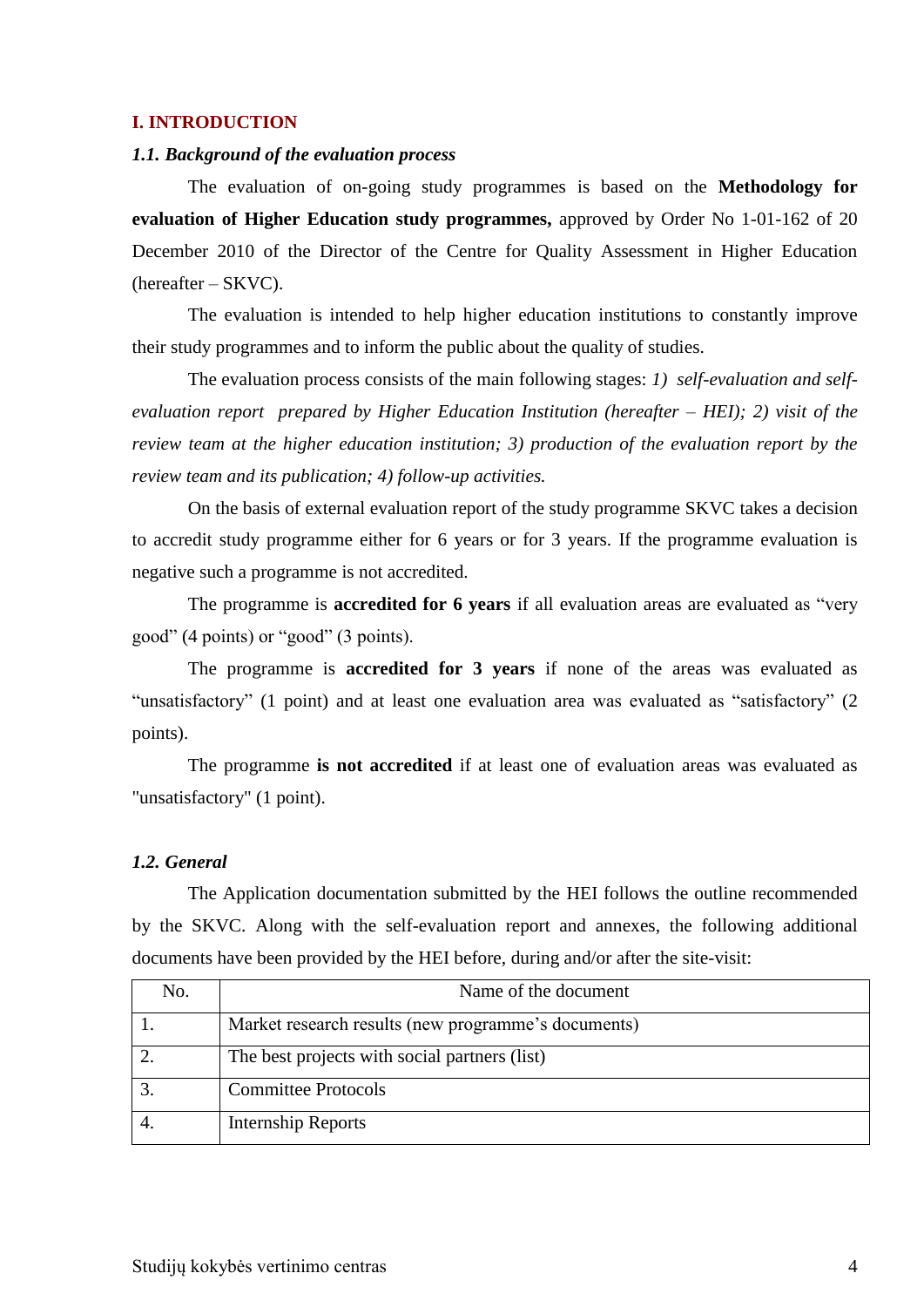## <span id="page-4-0"></span>*1.3. Background of the HEI/Faculty/Study field/ Additional information*

Marijampole College is a state-owned higher education institution. The College offers college higher education studies and develops applied research. There are about 1000 students studying in twenty undergraduate and master level programmes. Studies are conducted in Lithuanian and English. The college's vision is to be an educational institution open to advanced technologies and higher education achievements, carrying out applied research activities, linking its activities to the needs of the labour market, and study evolution and development in social sciences, humanities, arts, technology, biomedical areas.

#### <span id="page-4-1"></span>*1.4. The Review Team*

The review team was completed according *Description of experts' recruitment*, approved by order No. 1-01-151 of Acting Director of the Centre for Quality Assessment in Higher Education. The Review Visit to HEI was conducted by the team on *09/05/2016.*

- **1. Dr. Mary Lyn Glanz (team leader)** *retired from Dean of Graduate Studies of Glion Institute of Higher Education and Bulle and Les Roches-Gruyère University of Applied Sciences, UK.*
- **2. Prof. Eneken Titov,** *vice rector for academic affairs and professor Estonian Entrepreneurship University of Applied Sciences, Estonia.*
- **3. Mr. Henri Kuokkanen,** *Research Fellow and Online MBA Program Coordinator at Glion Institute of Higher Education, Switzerland.*
- <span id="page-4-2"></span>**4. Mr. Linas Pucinskas,** *Managing director, founder, co-owner of the restaurant "Verkiai", Lithuania.*
- **5. Indre Sareikaite,** *student of Vilnius College study programme Business Economics, Lithuania.*

#### **II. PROGRAMME ANALYSIS**

### <span id="page-4-3"></span>*2.1. Programme aims and learning outcomes*

In the developing of the programme aims (to prepare a specialist able to: know state culture, sports politics, its legal aspects, carry out applied culture and sports activity research, evaluate culture, sports business environment, organize cultural, sports events and manage them prepare and implement culture and sports programmes – projects, to communicate and collaborate with state and foreign partners when carrying out administration functions and solving other problems, to organize production of culture and sports products, advertisement and dissemination, create and administer culture, sports institutions, companies, social organizations and manage them) and learning outcomes (hereinafter – LOs), HEI has guided by the necessary State and EU level acts and College's statute. In general, the programme aim and learning outcomes are basing on the academic and/or professional requirements – Los are focused on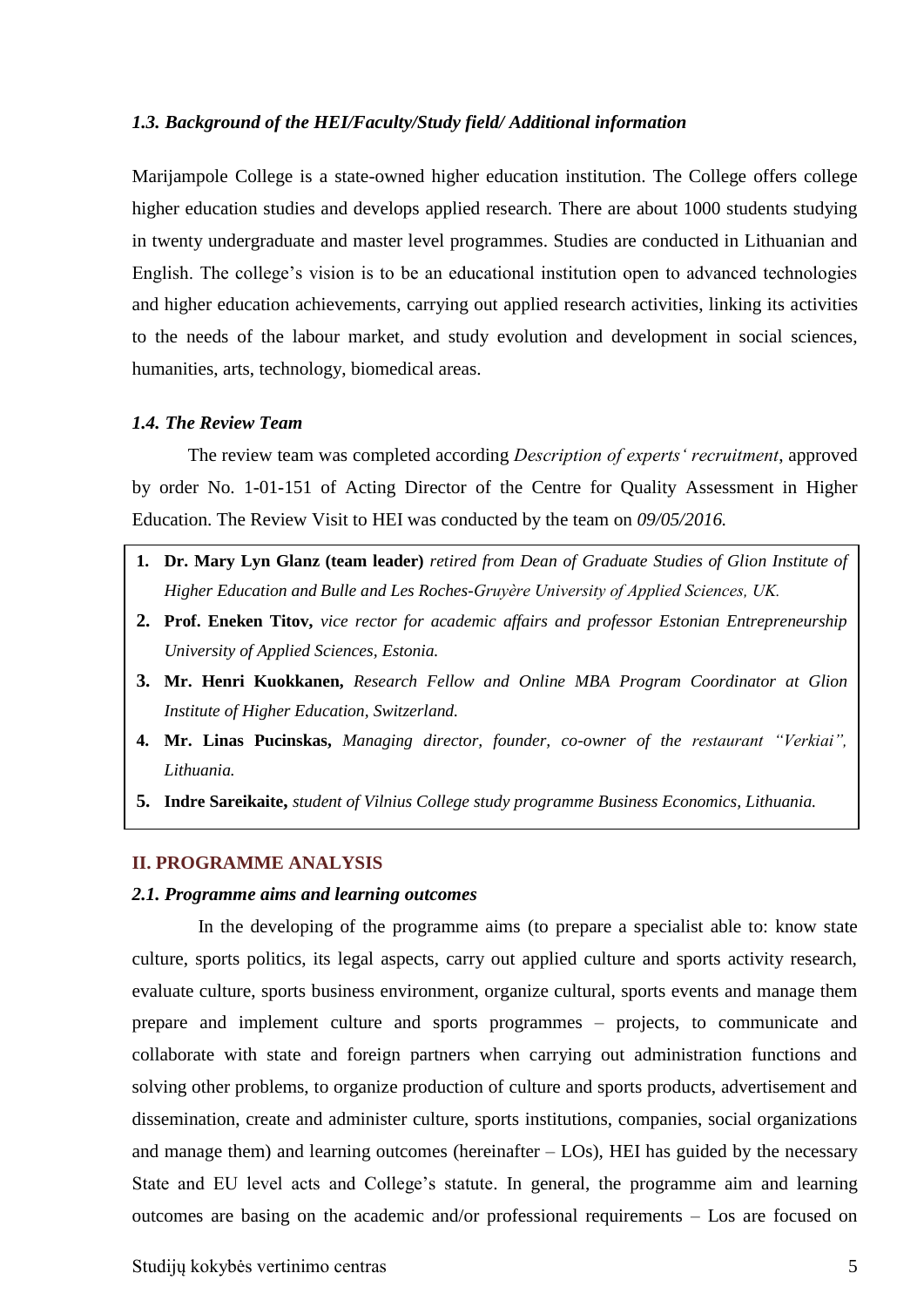student and his competencies, connected with the aim and subjects, contain key competencies and specialty-oriented competencies. Whether the programme aim is a collection of expected outcomes, HEI should consider involving stakeholders to the improvement of the programme aim and LOs. Re - worded aim should be short, clear and unambiguous for everyone.

LOs are mostly clearly defined. According to professional bachelor level, LOs should be focused on outcomes/competencies concerning implementation and creation. Although LOs are presenting variety of LOs levels (knowing, analysing, implementing, assessing, creating), the majority of LOs stay in "knowing-level or describing - level" (eg. Student knows general principles od state culture, knows legal acts, methods of applied research etc). HEI declares study programme to be in concord with the EQF level 6 requirements, but this level also emphasises the importance of the higher-level competencies and skills, which presume students ability to analyse and assess complex situation and tasks. Review Panel agrees that the number of the Learning outcomes is too big (26 general programme level  $LOs + 9$  or 10 specialisation level outcomes) to understand the focus of the programme. Fewer and more programme specific learning outcomes will help stakeholders to get better overview and understanding of the programme. Interviews with the managers of the programme brought out the lack of the priorities – the programme can't be focused at the same time on preparing the generalists and specialists. The overall idea of the professional bachelor is to offer higher-level specialists able to work in specific field individually and in team (eg. according to the EQF level 6). General competencies are also important, but the focus of the programme should be on the specialist competencies. To be fully consistent with the 6th level and the qualification HEI offers current outcomes should be revised, cut down and focused more to specialty knowledge and skills.

Programme aims and LOs are publicly available on the HEI's webpage and in general higher education open information system AIKOS.

HEI has clearly described the importance of the programme and its connection to the need of the labour market and compliance with the different state level requirements. In preparing the programme, HEI monitored the labour market, statistics and researches about labour market to launch the study programme. Similar wide and systematic research should be prepared to improve programme and ensure its compliance with the changing need of the labour market.

The scope of the studies (180 ECTS) spreads evenly among study - years and supports admitted student to commit to his studies and final thesis preparation. HEI offers possibility to study as a part-time or full-time student. According to the pre visit documentation and interviews, the full time studies are more focused and study organisation and possibilities for the part- time studies should be better advised and (publicly) communicated.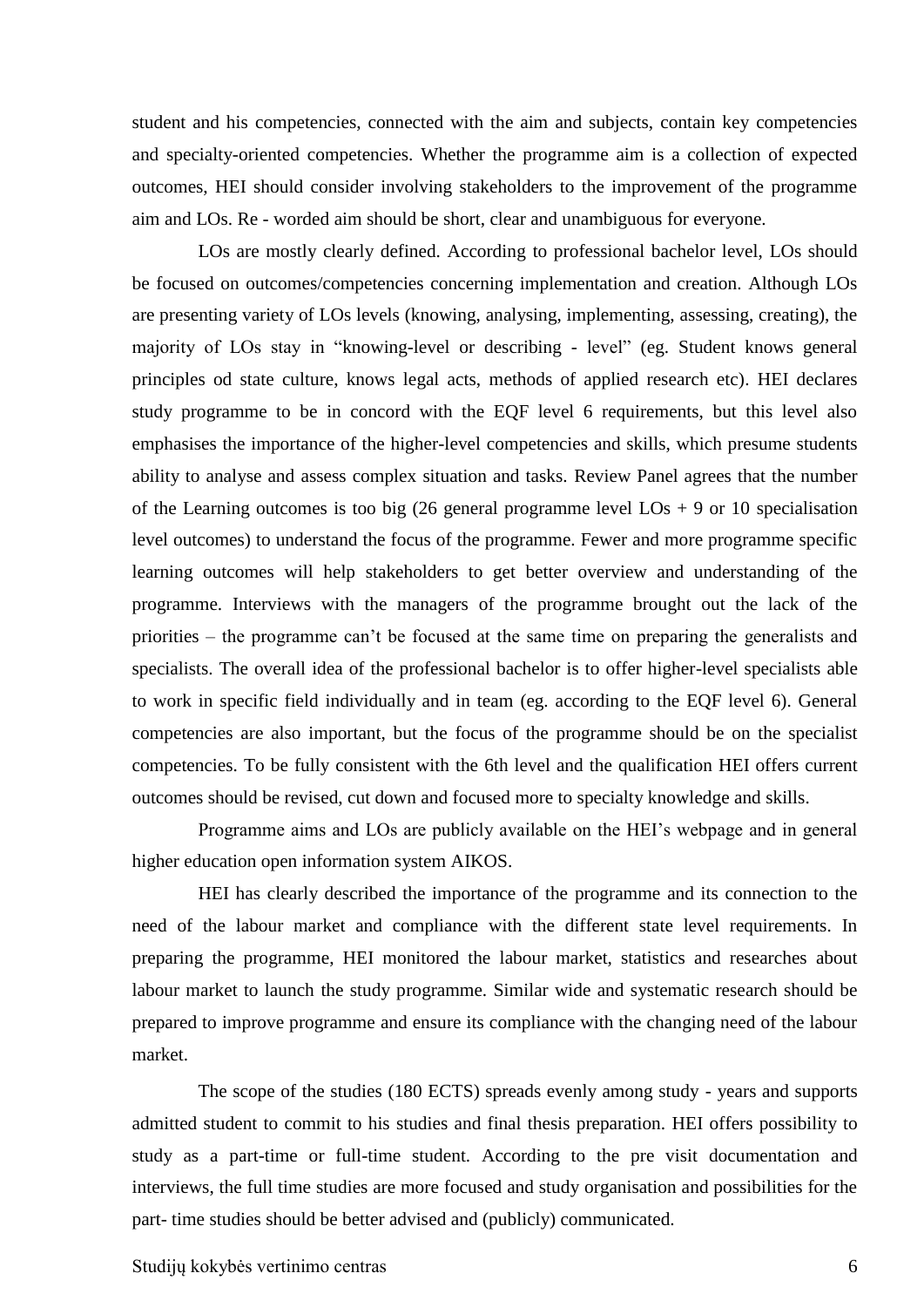The programme aim and learning outcomes are not compatible to full extent with each other, because the level of competencies they cite to is different eg. one part of programme aim says that student is able "*to create and administer culture institutions, sports institutions, social organizations and manage them*". Unfortunately the learning outcomes which should confirm that this aim can be achieved indicating only that student *knows* and *defines* something and is able to analyse, but Review Panel was lacking LOs stating that student is able *to create and manage institutions* (see SER annex 6 and aim part 8). The LOs should cover the aim entirely.

### <span id="page-6-0"></span>*2.2. Curriculum design*

The Curriculum design meets the legal requirements (Lithuanian and EU) in general. The structure of the study programme is compliant with the legislation acts (the scope of general subjects and study field subjects is correct and programme includes internships and final thesis also correctly according legal acts). Four modules are distinguished – general, branch, specialisation and other subjects plus internship and final thesis. Study subjects are spread into modules, but the base of spreading should be more rational - "*Branch subjects*" include both field specific (eg. Culture and sports Politics) and general subjects (eg. Business Law or Informatics), subject "*Project Management*" is classified as "other subjects".

The study process is logical. Studies began from general subjects in the first semesters and in specific subjects, specializations in later semesters. HEI should also notice, that such order has also a negative side. Whether students are admitted to study culture and sports management, but firsts subjects connected directly to the that topic, start only in second semester, then the students study motivation can decrease during the first semester what might lead to early dropouts or depts in studies.

LOs of the programme are the same as LOs in the syllabuses. According to appendix 6 (Correlation between programme aims, LOs and subjects) one programme-level LO should be achieved through several subjects. Although this approach is correct in general, the number of subjects supporting the achievement of one LO is too big (eg. LO 3.1 "*To analyse trends of culture, sports and their business development*" is supported by 12 subjects) and oppositely one subject should support too many different programme level LOs (eg the subject "*Marketing*" should help to achieve 9 LOs of the programme). All programme level LOs are presented in the course descriptions as subject LOs and its mean that LOs a repetitive (eg. LO "*to know general principles of communication and collaboration principles and ethical norms*" is in 18 course descriptions as one of the LOs achieved to through this specific subject). This subjects LOs analysis is connected with the first area of this Report.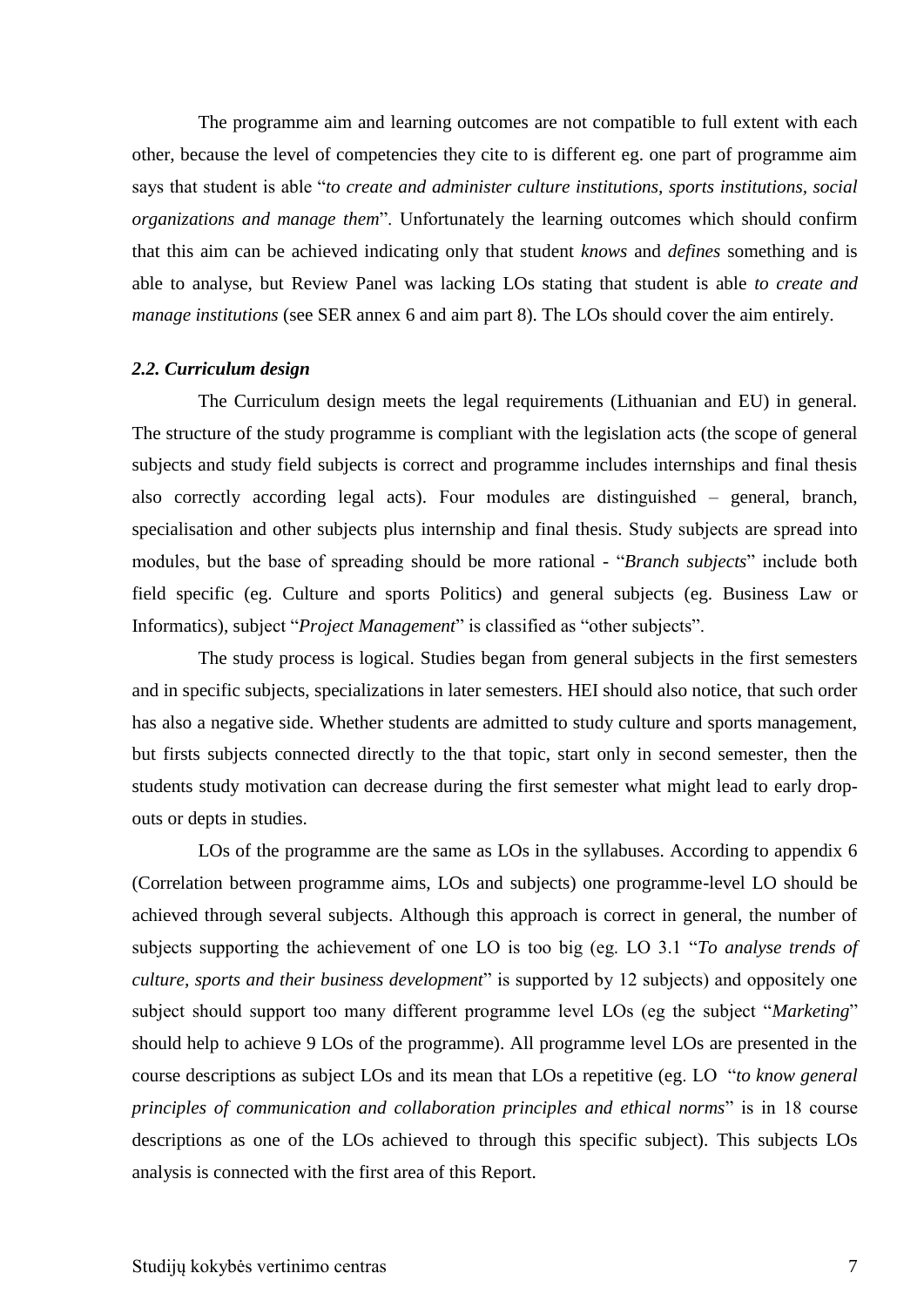Modern teaching methods are adopted (case studies, practical tasks, group-work, seminars, blended learning, problem-based learning, psychological tests, situation modelling) but, overall, there could be a bit more innovative methods used by all teaching staff to help continually modernise the programme and studies. According to the course descriptions, the variety of study methods is mostly one-sided. For example, presentation as study method is named in almost all course descriptions (except *Management Theory* and *International Sports Management*).

The content of subjects is consistent with study programme and the type and the level of the studies, however there is always a space for improvement. There could be more references and the latest research methodology implied in the literature lists of modules. Course content and the study methods should express latest achievements of the study field and enable student to achieve as modern knowledge and competencies as possible.

The College's curriculum design meets the legal requirements; study programme and its parts (aims, LOs, subjects) are correctly presented and are sufficient to ensure Los. The College should go on with the constant updates to continuing the development process.

## <span id="page-7-0"></span>*2.3. Teaching staff*

Teachers met by the Panel were clearly engaged with the students and had their wellbeing and future employability at the forefront of their thinking. It was felt by the Panel that teachers were keen to give students a good learning experience. At the same time, there was concern by the Panel that this concern was sometimes directed towards practical needs rather than academic rigor and cutting edge industry practice. The general requirements for professional bachelor level study programmes envisage the teacher to have pedagogical and practical work experience in the study field. More than a half of lecturers of the study programme have to have more than a 3-year experience of practical work in the field of lectured subject. Although the teachers have mostly the required experience, in most cases the field experience is obtained many years ago and according to the CVs and the course descriptions, the modern practice might be not always familiar for the teachers.

According to the given CVs in some cases the name and the content of the subject are not compliant with the teacher's experiences in the field and/or former education.

In 2012–2015, all the teachers of the programme improved their pedagogical qualification, participated in scientific, practical national and international conferences, seminars, trainings, and traineeships in Lithuania and abroad. Evidence about participation in different kinds of improving staff qualification shows that the higher education institution creates conditions for the professional development of the teaching staff for provision of the programme.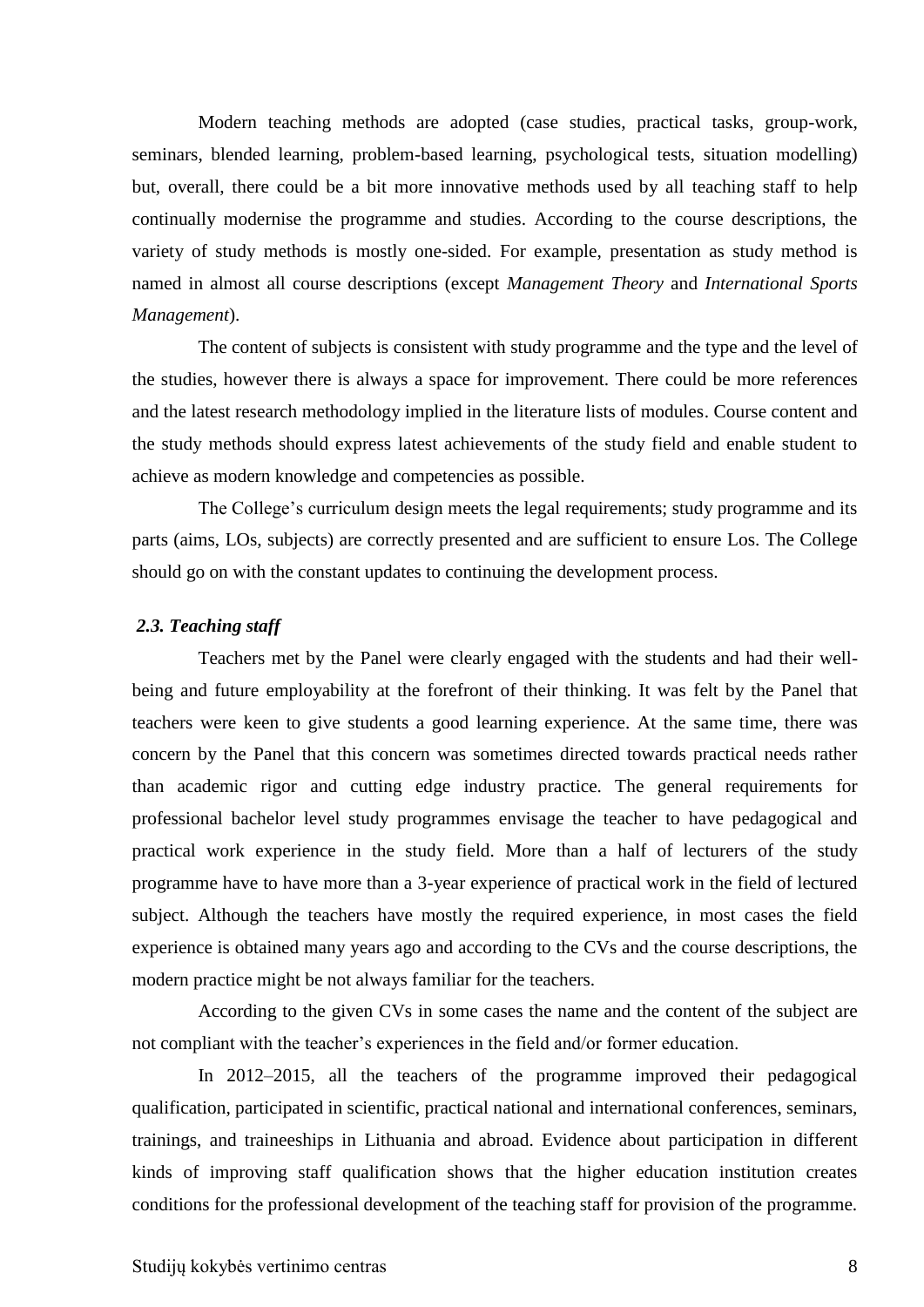The scope of the self-development activities is suitable, but the focus is in pedagogical and didactical knowledge and skills and development of study field specific competencies could be more emphasized. Analysing the teachers' publications – they are mostly in the field of pedagogy, not in programme or subject field. The College could support and incentivize faculty research more.

The teachers' English speaking skills could be also improved (5 out of 25 teachers have English speaking skills B2 or better - two of them are English teachers). The teachers could improve English and start participating in different mobility projects and programs such as Erasmus plus. Incoming teachers would be a positive step towards improvement of internationalization.

The average age of the teachers is quite high  $-50$  years (in table 1.3.2.1, although next text says that average age is 48). The youngest lecturer was born in 1974 and only two assistants are some years younger. Whether the long pedagogical experience is positive from one hand, then the HEI should ensure the next teachers generation to join academic staff to assure the sustainability of the programme.

#### <span id="page-8-0"></span>*2.4. Facilities and learning resources*

The premises for the studies are adequate in their size and amount. Some of the classrooms are in need of refurbishing. All classrooms are equipped with the projectors and screens. There is adequate room to organise different student work – group work, lectures, computer studies etc. The College has dormitory, swimming pool and gym also available for this programme's students, which were also seen by the Panel.

The teachers interviewed reported on using web platform MOODLE that provides students with abilities to receive teaching material, consultations from teachers, information and news regarding their studies. Distant learning opportunities are also established through the MOODLE platform and it is efficient as both sides (teachers and students) reported on using it when flexibility due to student's inability to participate in the classroom is needed or for parttime students' convenience.

The programme provides four practices – Introductory, Institution Management, Specialization and Management Practices, altogether 30 ECTS. Whether the percentage of the practices in curriculum is high, the importance of these four practices to the students' competencies and future career is high. Students and social partners confirmed, that the finding of practice places is quite an easy, but the length and the time of the practice can impact the quality of acquired competencies. As the main aim of the practice in study programme, is to enable student to test his knowledge and skills acquired during the studies, then the LOs of the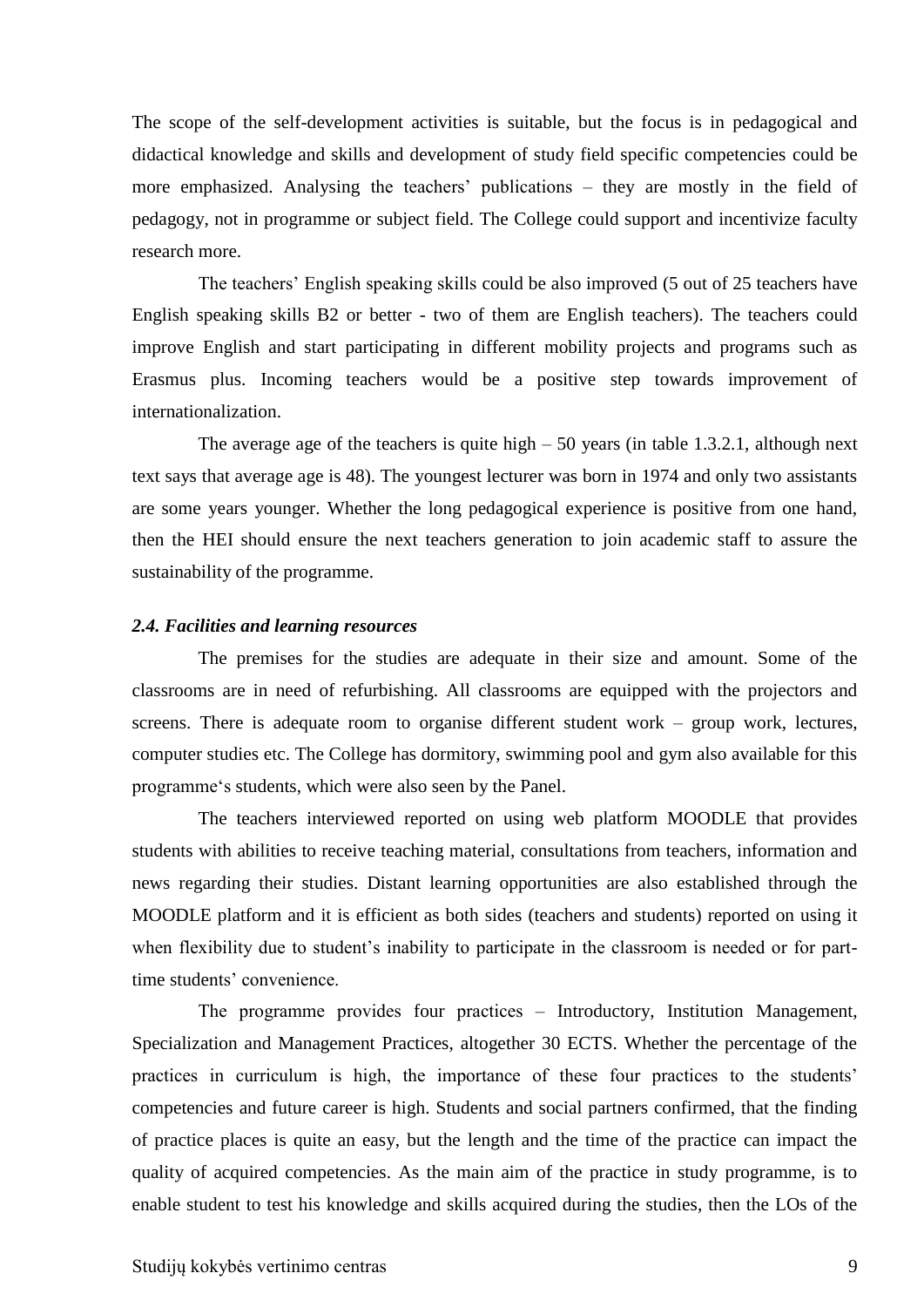practices also should refer to the students' activities. According to the practices' descriptions, the students collect knowledge and analyse, but they are not supported to use their knowledge in practice. Practices organisation, aims, tasks and roles should be revised.

The Library has general and basic type books for the main modules of the study programme. However, it may be more helpful for student learning and for the teaching staff if more up to date and wider range of study-field oriented resources are introduced and updated periodically. The amount and the quality of foreign language study materials should be improved. Also the course descriptions showed the need to improve library - literature is outdated (just 2 subjects, where the main literature is newer that 2010, newest book is from year 2011, mostly the literature is from the beginning of 2000). Among 30 subjects, there are only 10, where literature in English was mentioned – mostly from 90's. Library is also dated and small in terms of physical appearance - refurbishment of the space along with updating the materials would be necessary.

The College library is connected to academic libraries network and students can use different e-libraries (databases). To increase the quality of students' papers and teaching materials, HEI could pay more attention to the availability of full-text databases and e-books as well as to the collecting, analysing and applying feedback of the students and teachers about the adequacy, quality and accessibility of the teaching materials to improve study quality in general. The College's facilities and learning resources are suitable for studies, however the resources need constant improvement to increase the students and teachers satisfaction and motivation.

### <span id="page-9-0"></span>*2.5. Study process and students' performance assessment*

The admission to the College is centralized and is carried out pursuant to the information system of the Lithuanian Higher Institutions Association for Organizing Joint Admission (LAMA BPO), by general provisions of the Lithuanian Higher Institutions Association and Student Admission Rules. The entry requirements of the college are consistent with the National regulations. No special requirements for the admission to this study programme are provided. Persons with secondary education, are at least 18 years old, are admitted to the studies of the study programme. Entrants score is comprised of the grades of maturity examinations in mathematics, and Lithuanian and the annual grades of history or geography and one more subject. Whether the competitive scores calculation system changed two years ago, it is not possible to estimate the changes in the admitters level, but compering with the other colleges, the average score is really low (eg. 2.41 points from possible 10 in 2015). Also the number of potential students interested in this programme as their first or second priority is decreasing constantly (by 1st priority from 45 people in 2012 to 15 in 2015). The HEI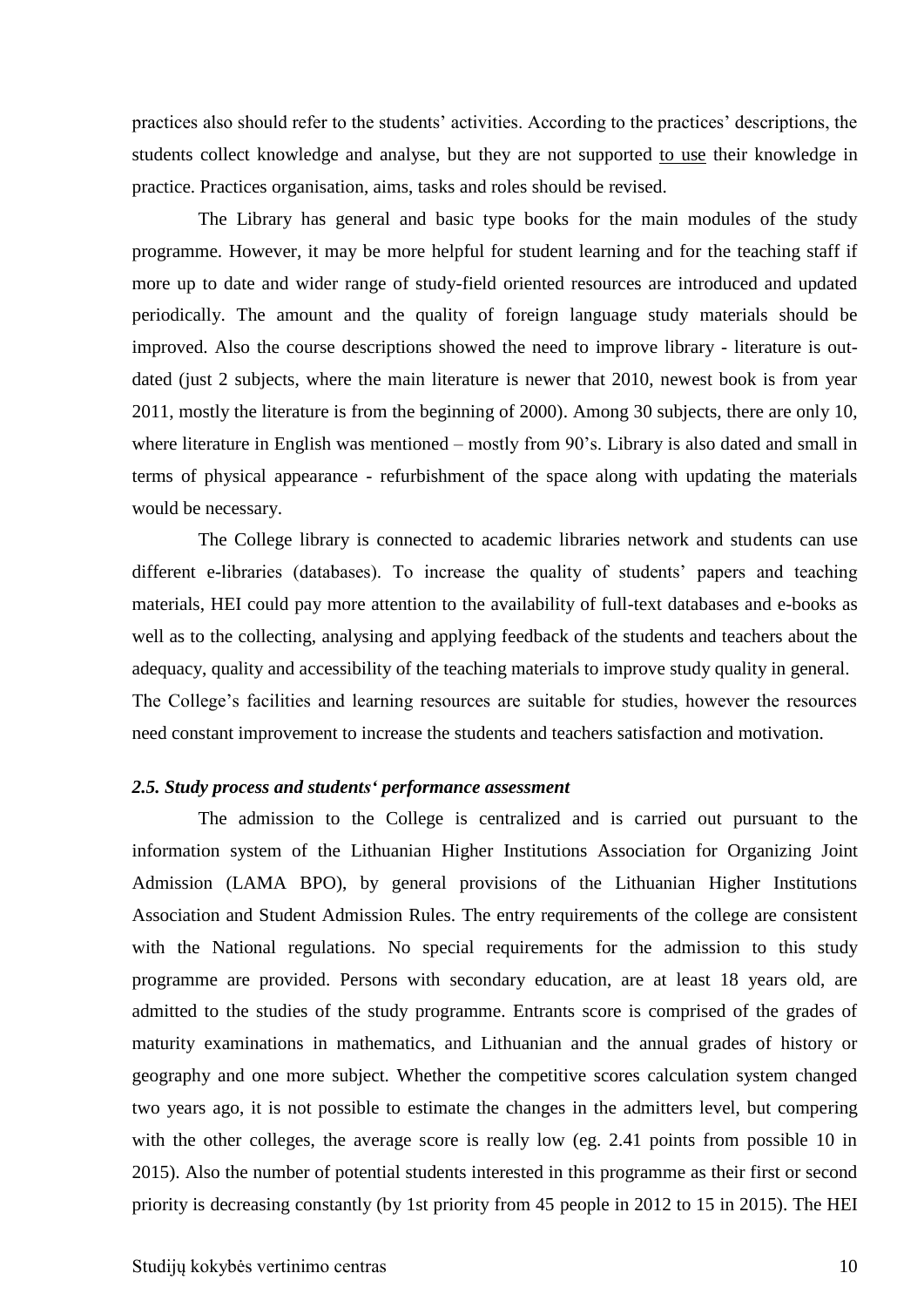explained the decrease due to the general change in demography and state funding. The marketing strategy of the HEI should be re-constructed, to attract more students and to raise the popularity of this area.

The organization of the study programme is logical and follows the College's guidelines. The years are divided into semesters and semesters contain class contact work, practices, consultations and examinations. Exams are held during the examination sessions; students have the opportunity to repeat courses and retake examinations.

Students are provided with an opportunity to study abroad by participating in the international students exchange programme ERASMUS. However, the number of the students taking the advantage of this mobility programme is rather low resulting in some students. The HEI should provide more support to enhance students to participate in mobility programmes. As the students mentioned during the interview, that they know about the possibilities to go abroad, the communication is not an issue and HEI should collect and analyse feedback to understand the main reasons for low mobility and improve support system. There is a shortage of methods to encourage students' mobility.

The programme students have the opportunity to participate in scientific research, artistic, cultural and sports activities. Additionally, students can support staff on joint research ventures. Despite of that, the students' participation in research activities is small and students ability to use SPSS or other data analysis programmes is small. According to final thesis the level of the students' research ability is low and theses reflect problems as lack of scientific articles (and databases) used, data analysis is elementary, the amount and quality of references should be revised to be better suitable for higher education.

The HEI offers academic support for the students – system of consultancies given by lecturers is launched, psychological support through adaption programme and with the help of psychology teacher is offered, some grants to help students to finance the studies are offered. Students may be granted incentive scholarships, state supported loans and financial support for the disabled students and provision with accommodation in the dormitories.

Studies of each Programme subject end with an examination and/or presentation. Students' achievements are assessed according to the requirements specified in College's procedures. The final assessment is based on the cumulative score, which is the sum of the intermediate elements and final exam. Different lecturers can choose different proportions of cumulative score. In future, for study programme development it is recommended to widen the assessment methods. Assessment criteria indicate mostly the formal requirements needed to pass - LOs and study content oriented criteria should be used in student assessment. Although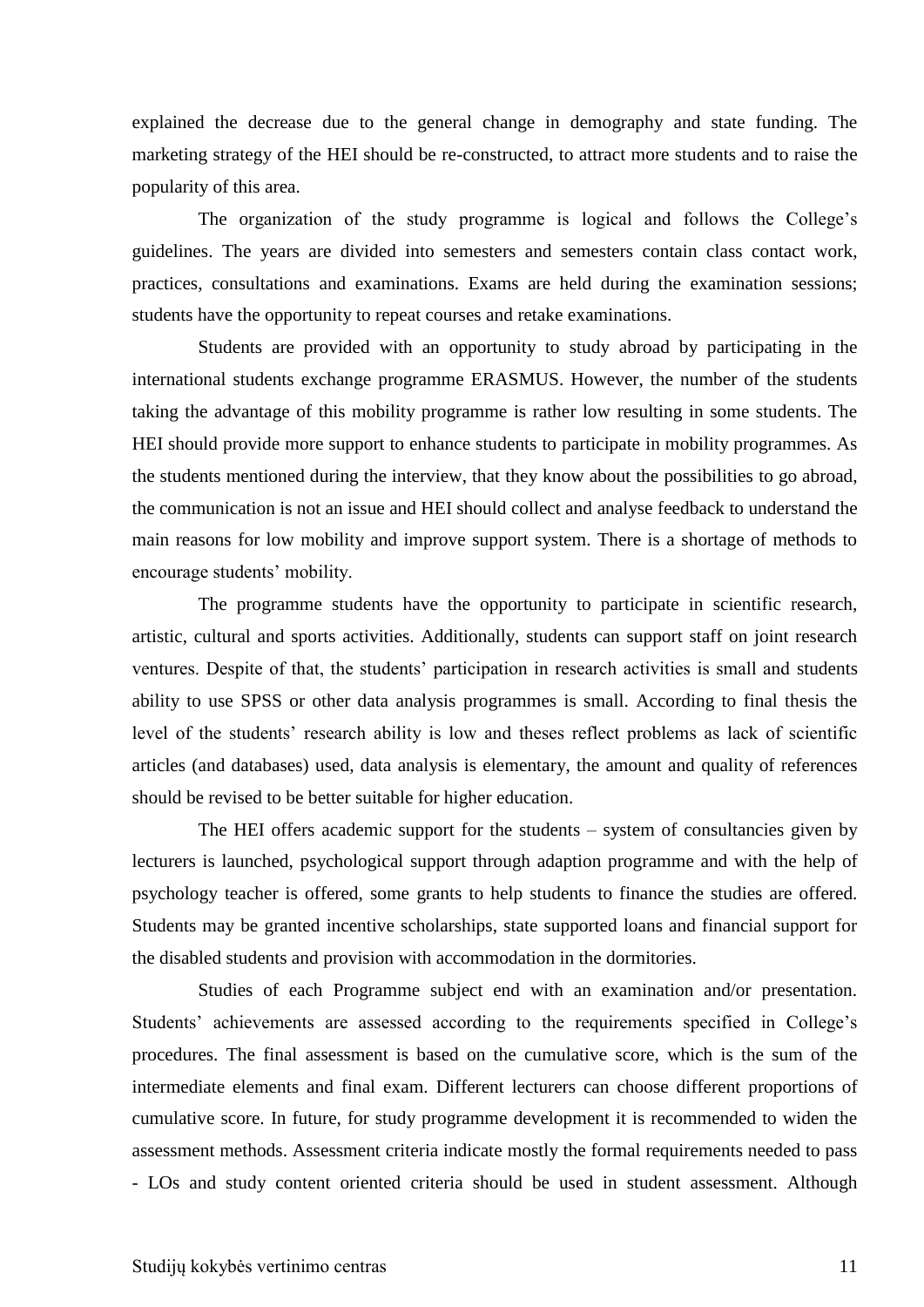students said that they get enough feedback about their results, if they ask for that, the formative assessment should be clear and important part of study methodology of every subject.

The number of drop-out students is reasonable and HEI has organised the student support system consisting of early notice of negative grades, discussions between student, tutors and teachers to prevent drop out. The formal requirements of the study process (two semesters, examination periods, consultation possibilities etc.) ensure an adequate provision of the programme. HEI has provided study plans for the part and full time studies, where contact hours (lectures, practice and consultations) and self-studies are divided. Division of the contact hours between lectures and practical tasks in subjects (given in annex 5) is not coherent with the information given in course descriptions. Also the internship work - load division between practice and consultations remains unclear, whether the consultancy (with the teachers from HEI) hours are almost as high as practice hours at the workplace (eg. Specialization practice consists of 80 hours in workplace and 60 hours optional consultancy).

According to the information given by the SER team and students, most of the part time and as well full time students are working already in 1st course. Therefore the students' and alumni' employment rate is high. Systematic research for alumni should be conducted to get feedback from the labour market and for improvements of the study programme.

#### <span id="page-11-0"></span>*2.6. Programme management*

HEI has applied for quality management system ISO 9001. Many different procedures are worked out to support and regulate study organisation. The Head of a study programme committee is approved by the dean and he/she appoints the other members of the committee. To involve teachers and students to the quality assurance system, the teachers and students representatives in the committee should be elected by the teachers and students themselves.

Despite of the documented procedures, the role of the programme committee, dean's office and departments in the study quality assurance process stays unclear – according to the SER their tasks are repetitive, based on interviews the academic staff is not familiar with the duties of every party.

The HEI is constantly collecting and analysing information pertaining to the implementation of the programme. The students and teachers are asked to estimate study organisation, teaching quality, assessment system etc. Whether the programme content is not changed from the beginning (only some formal changes like splitting the subject into two subjects are made according to the minutes of the study programme committees meetings), the more specific surveys should be used for a wider target group (incl. alumni, social partners etc.). It would be wise to benchmark this programme against the best similar programmes to ensure the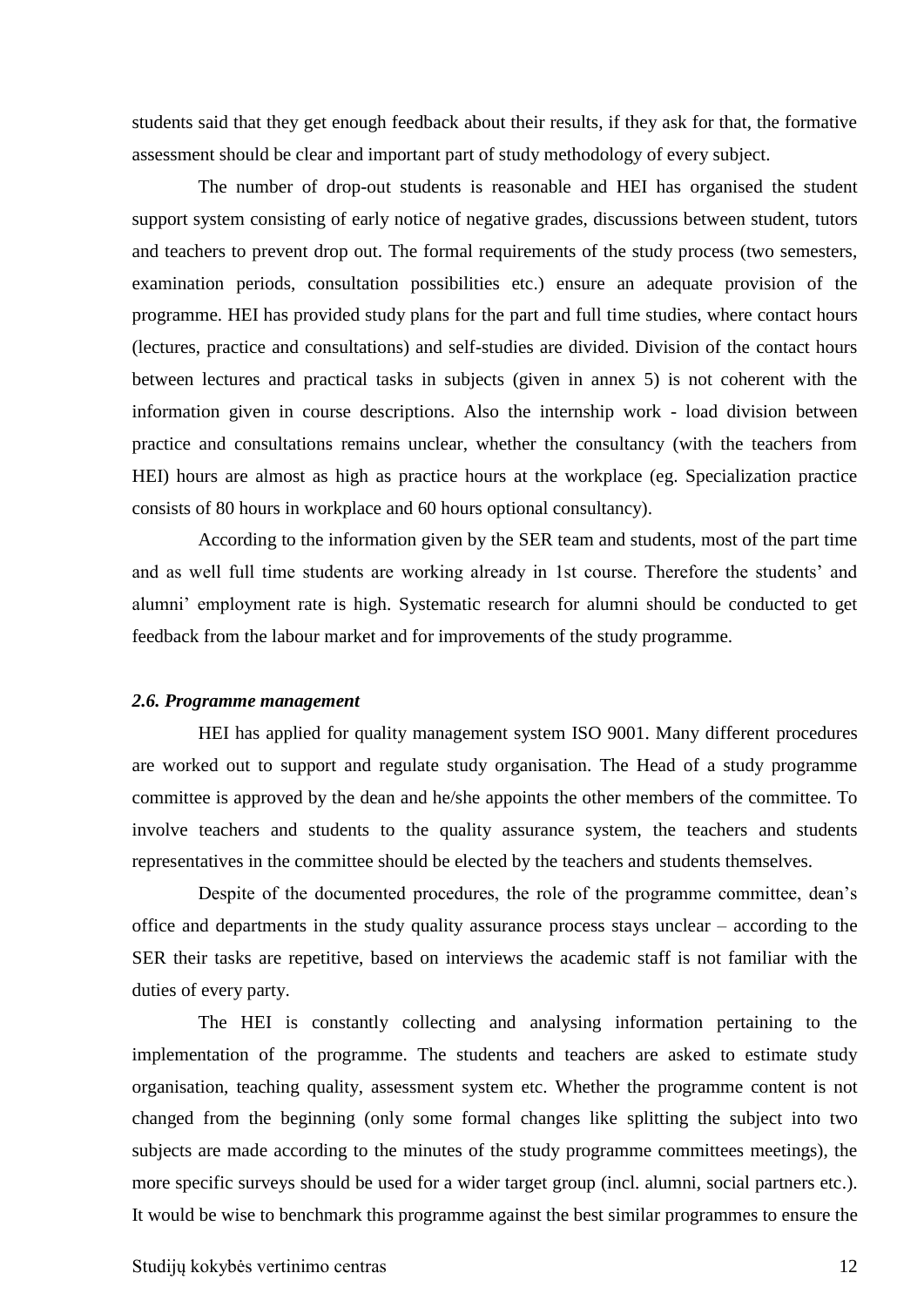correct and up-to-date improvements are made and the programme maintains its currency for the 21st century.

Social stakeholders are involved in quality improvements, as well as teaching and administrative staff and current students and their representatives to some extent. A few employers take part in the review of final graduate papers. Review Panel meetings with alumni and the social partners have shown that maintained a very good relationship between the college and stakeholders. The programme clearly addresses a local need. Most students expect to remain in the area and social partners expressed that they relied on the programme to provide future employees. In this way the programme displays in part it's value to the local community.

At the end of every semester students' feedback for the studies is asked. Study programme committee gets the results to discuss and analyse and for decision making whether something need to be changed. Committee also decides whether they need to give survey feedback for the students. Students' representatives are presented in programme committee.

To summarize Review Panel thinks that the College has to pay attention to several urgent needs to improve – involve more stakeholders to the processes to be in better touch with employers' and students' needs and expectations; revise the processes and responsibilities and internal quality assurance measures to increase transparency of the programme management and make this understandable for all parties; HEI should also find possibilities for better marketing and attracting the competitive students to increase the admission numbers and study quality; outcomes of internal and external evaluations of the programme should be used for improvments more comprehensively; support and enable teachers to use newer (and also english) study materials/literature for updating the content and descriptions of the courses to offer contemporary knowledge.

## <span id="page-12-0"></span>**2.7. Examples of excellence \***

\* if there are any to be shared as a good practice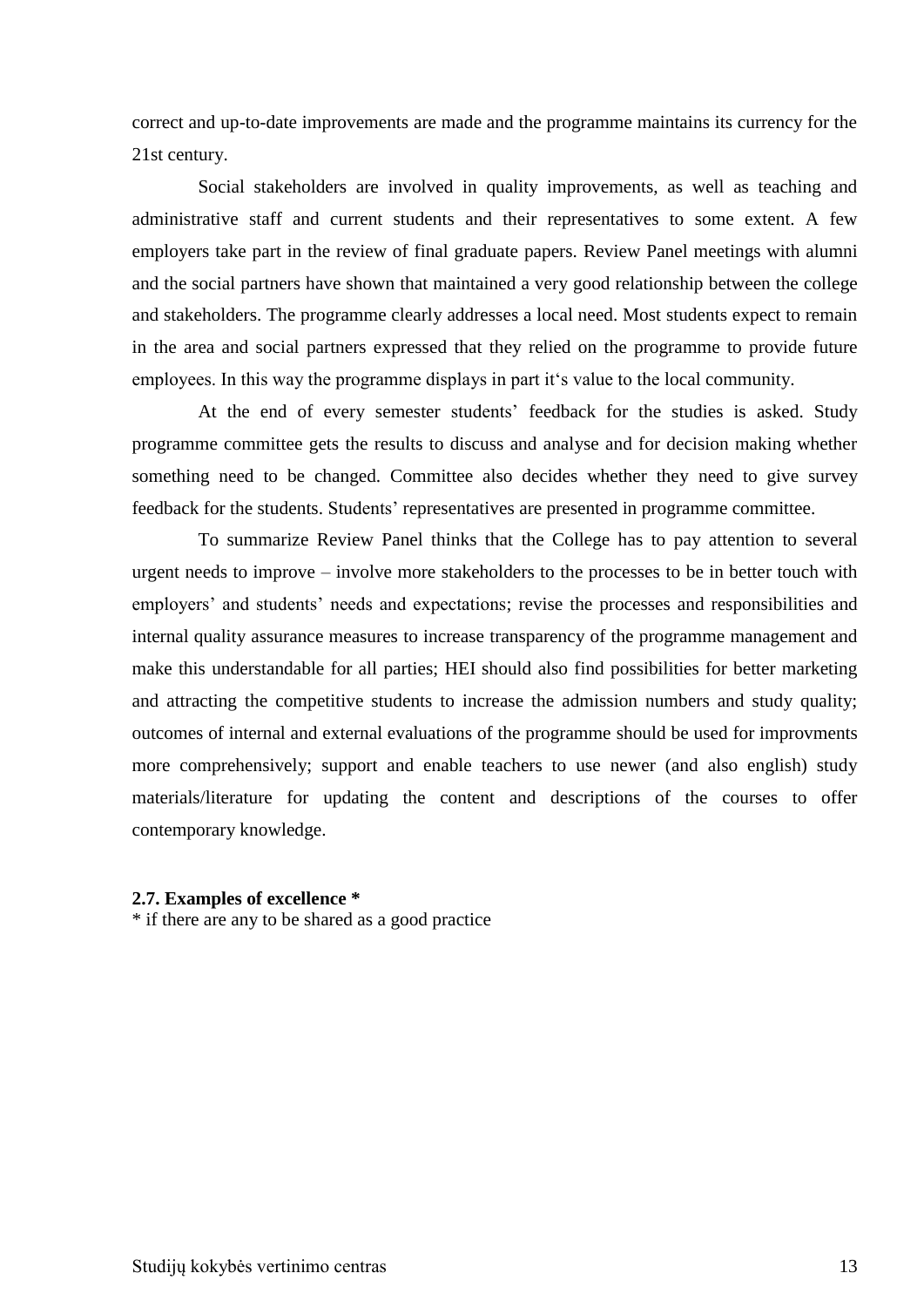## <span id="page-13-0"></span>**III. RECOMMENDATIONS**

- 1. It is highly recommended to improve and modern the programme aim and LOs to clearly focus on the modern methodological school and bring focus on the students ability to apply knowledge and theoretical skills in internship and in solving practice oriented assignments. Three level LOs (programme level, module level and subject level) must be in coherence and form the whole and hierarchical LOs system, which should reduce the repetitiveness of the subject level LO's and give better input to the content and assignment criteria of the subject. The student assessment criteria must be reviewed to make possible to assess achievement of LOs not only fulfilment of formal requirements.
- 2. The programme needs more internalization. The teachers must improve English and more frequently to participate in different programs such as Erasmus plus. Invite more teachers from abroad for lecturers. A greater ability and use of English would help this process and also help make the programme more current and up-to-date for the demands of the labour market. Wider use of Moodle (or other LMS) and also the student placement procedure with full integration of theory and practice is recommended. Greater internationalisation of the curriculum is also required as per the aim and LOs. More international exchange is required as there are no incoming international students.
- 3. More active learning methods might be included within the curriculum to inform the required teaching and learning process for the  $21<sup>st</sup>$  century. This includes updating of course descriptions, content and literature.
- 4. Teaching staff could have more key business experience for teaching this programme. Periods of internships in businesses and/or programme field specific projects are therefore recommended.
- 5. The availability of learning resources seems to be quite low. It's recommended to replenish the library with new books, magazines in programme field, databases and e-books.
- 6. Programme quality assurance system and responsibilities of parties must be reviewed and renewed. Not only systematic collection of data, but the systematic use of analysed feedback and its implementation for the programme updating is mandatory. Programme management needs a specific structure and timetables. External expertise in the field of building effective and efficient quality system is recommended.
- 7. Due to the decreasing admission, the activities supporting the admission are highly recommended. HEI should find possibilities for better marketing and attracting the competitive students.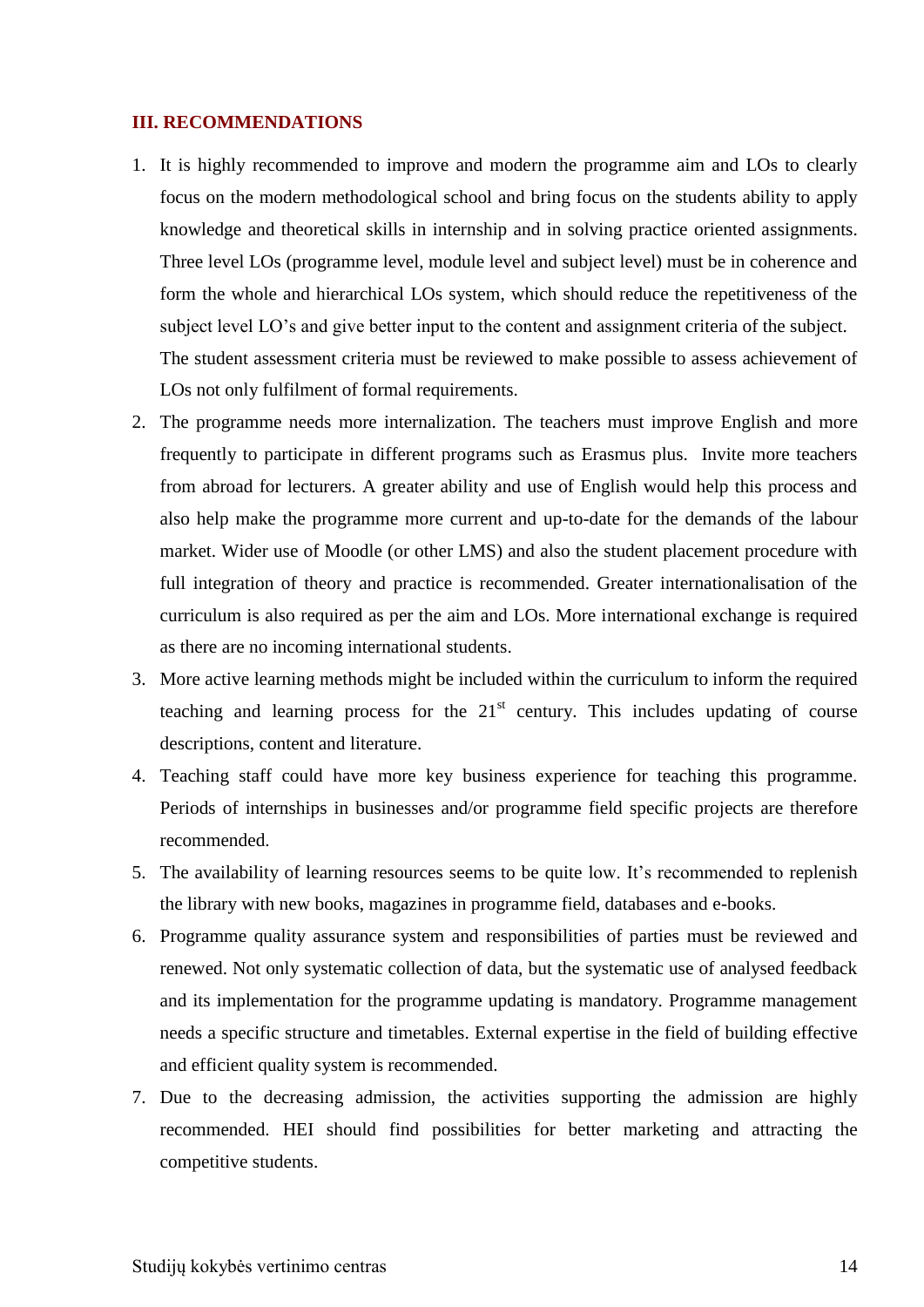#### <span id="page-14-0"></span>**IV. SUMMARY**

The programme offers a good practical education and meets a local need. Students and social partners alike appreciate it. The links and relationships with local social partners are impressive. Teachers are engaged and students focussed. Despite of those aspects, there is need for improvements to bring programme into top form.

At the moment, a basic quality system exists - the study quality system is described, but not implemented and needs to be overhauled. The programme aims are not yet properly formulated and this has a knock on effect on learning outcomes and the assessment of those outcomes. There is good communication and relationships between students and staff and social partners. Some changes have already been brought in through the current system. These ingredients need to be brought together into a thorough, resilient and responsive quality system.

Stakeholders in the institutions expressed a lot of willingness to commit to quality issues. It is recommended to have guidance on structuring a robust quality system that brings together the stakeholders input and the basics that HEI already have in place.

Although the relationships between academic staff and students seem to be good, need to raise the academic rigor of the programme is recommended to stretch the students. The College have already taken steps to bring a more international flavour to the programme, but there is still a long way to go to change study programme to be modern, attractive and in coherence with the modern study methodology. The student of professional bachelor studies should be able to use his knowledge and skills in the complex situations and circumstances; therefore the studies should stretch students also in terms of critical analysis. This critical analysis emphasis is to put their practical experience more firmly in the context of a changing business environment. To meet the level of higher education, continuous benchmarking against international programmes especially in the area of academic rigor and updating of study environment and materials is stressed.

The Panel is sure that the students of this programme will eventually add to the event profile of this region and will become enthusiastic alumni, contributing to the development of the College.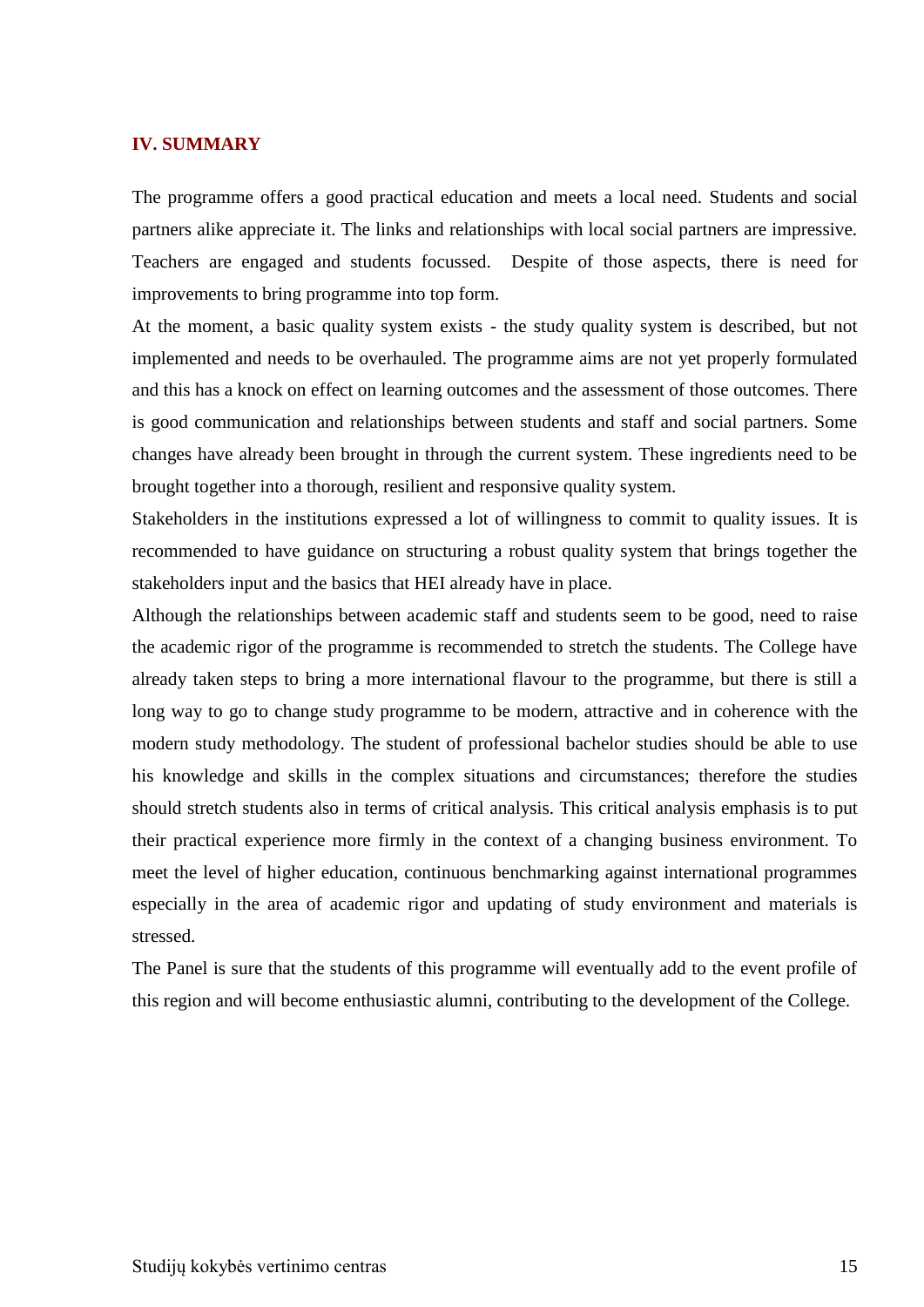## <span id="page-15-0"></span>**V. GENERAL ASSESSMENT**

The study programme CULTURE AND SPORTS MANAGEMENT (state code – 653N20021) at MARIJAMPOLE COLLEGE is given **positive** evaluation.

| No. | <b>Evaluation Area</b>                             | <b>Evaluation of</b><br>an area in<br>points* |
|-----|----------------------------------------------------|-----------------------------------------------|
| 1.  | Programme aims and learning outcomes               |                                               |
| 2.  | Curriculum design                                  |                                               |
| 3.  | Teaching staff                                     | 3                                             |
| 4.  | Facilities and learning resources                  | 3                                             |
| 5.  | Study process and students' performance assessment | 3                                             |
| 6.  | Programme management                               | 2                                             |
|     | <b>Total:</b>                                      |                                               |

*Study programme assessment in points by evaluation areas*.

\*1 (unsatisfactory) - there are essential shortcomings that must be eliminated;

2 (satisfactory) - meets the established minimum requirements, needs improvement;

3 (good) - the field develops systematically, has distinctive features;

4 (very good) - the field is exceptionally good.

| Grupės vadovas:<br>Team leader: | Dr. Mary Lyn Glanz |
|---------------------------------|--------------------|
| Grupės nariai:<br>Team members: | Prof. Eneken Titov |
|                                 | Henri Kuokkanen    |
|                                 | Linas Pučinskas    |
|                                 | Indrė Šareikaitė   |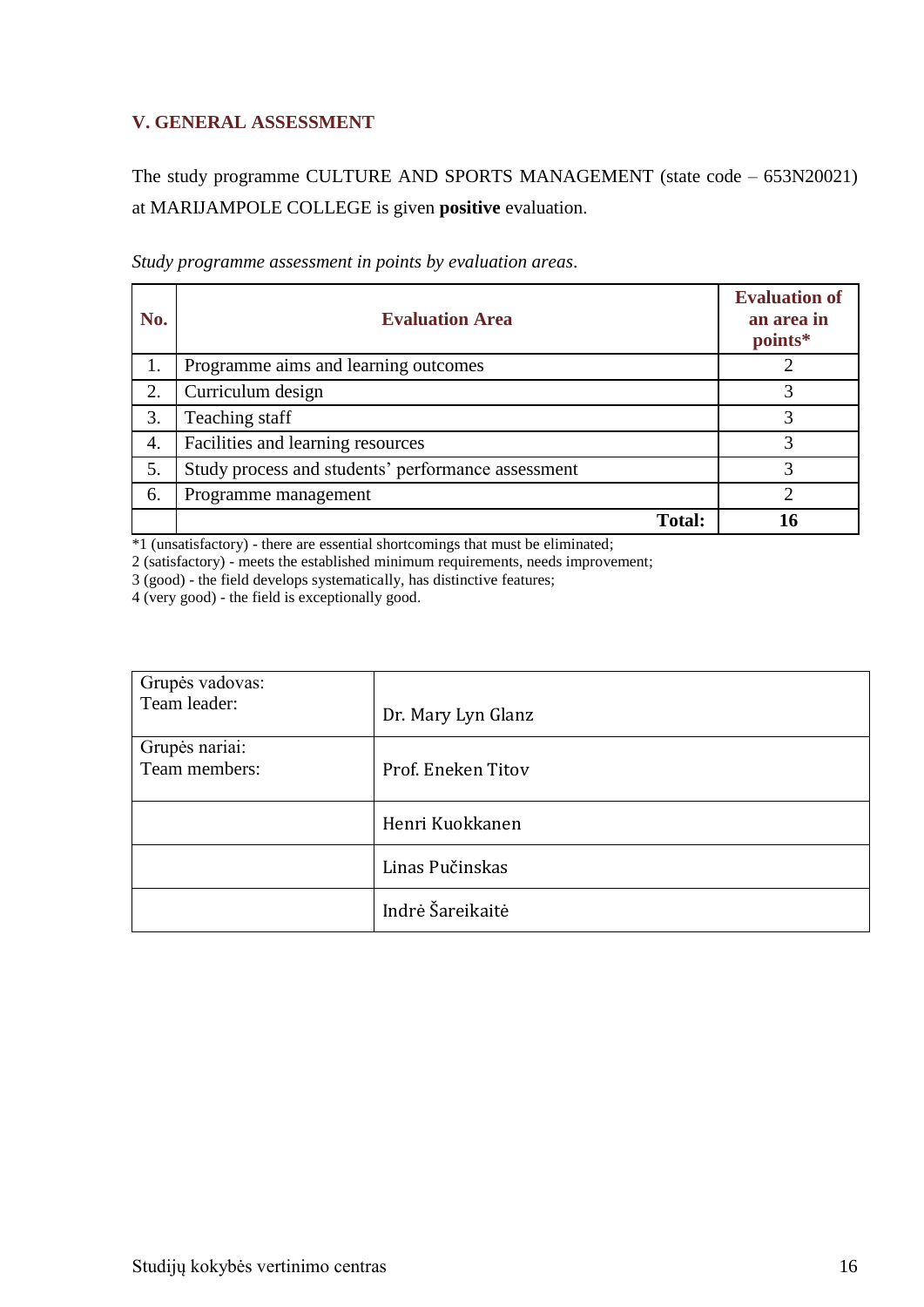## **MARIJAMPOLĖS KOLEGIJOS PIRMOSIOS PAKOPOS STUDIJŲ PROGRAMOS**  *KULTŪROS IR SPORTO VADYBA* **(VALSTYBINIS KODAS – 653N20021) 2016-08-19 EKSPERTINIO VERTINIMO IŠVADŲ NR. SV4-197 IŠRAŠAS**

<...>

## **V. APIBENDRINAMASIS ĮVERTINIMAS**

MARIJAMPOLĖS KOLEGIJOS studijų programa *KULTŪROS IR SPORTO VADYBA*  (valstybinis kodas – 653N20021) vertinama **teigiamai**.

| Eil.<br>Nr. | <b>Vertinimo sritis</b>                          | <b>Srities</b><br>jvertinimas,<br>balais* |
|-------------|--------------------------------------------------|-------------------------------------------|
| 1.          | Programos tikslai ir numatomi studijų rezultatai | 2                                         |
| 2.          | Programos sandara                                | 3                                         |
| 3.          | Personalas                                       | 3                                         |
| 4.          | Materialieji ištekliai                           | 3                                         |
| 5.          | Studijų eiga ir jos vertinimas                   | 3                                         |
| 6.          | Programos vadyba                                 | 2                                         |
|             | Iš viso:                                         | 16                                        |

\* 1 - Nepatenkinamai (yra esminių trūkumų, kuriuos būtina pašalinti)

2 - Patenkinamai (tenkina minimalius reikalavimus, reikia tobulinti)

3 - Gerai (sistemiškai plėtojama sritis, turi savitų bruožų)

4 - Labai gerai (sritis yra išskirtinė)

<...>

## **IV. SANTRAUKA**

Studijų programa *Kultūros ir sporto vadyba* suteikia gerą praktinį išsilavinimą ir atitinka vietos poreikius. Ją palankiai vertina tiek studentai, tiek socialiniai partneriai. Ryšiai ir santykiai su vietos socialiniais partneriais daro įspūdį. Dėstytojai yra angažuoti, o studentai susikaupę. Nepaisant šių aspektų, programą dar reikia tobulinti, kad ji taptų labai gera.

Šiuo metu yra sukurta bazinė kokybės sistema – studijų kokybės sistema apibūdinta, bet neįgyvendinta, ją reikia nuodugniai patikrinti. Studijų programos tikslai kol kas nėra tinkamai suformuluoti, o tai atsiliepia numatomiems studijų rezultatams ir tų rezultatų vertinimui. Studentai, dėstytojai ir socialiniai partneriai palaiko gerus bendradarbiavimo ryšius. Jau įtraukti kai kurie pakeitimai taikant dabartinę sistemą. Šias sudedamąsias dalis reikia sujungti į vieną išsamią, lanksčią ir greitai reaguojančią kokybės sistemą.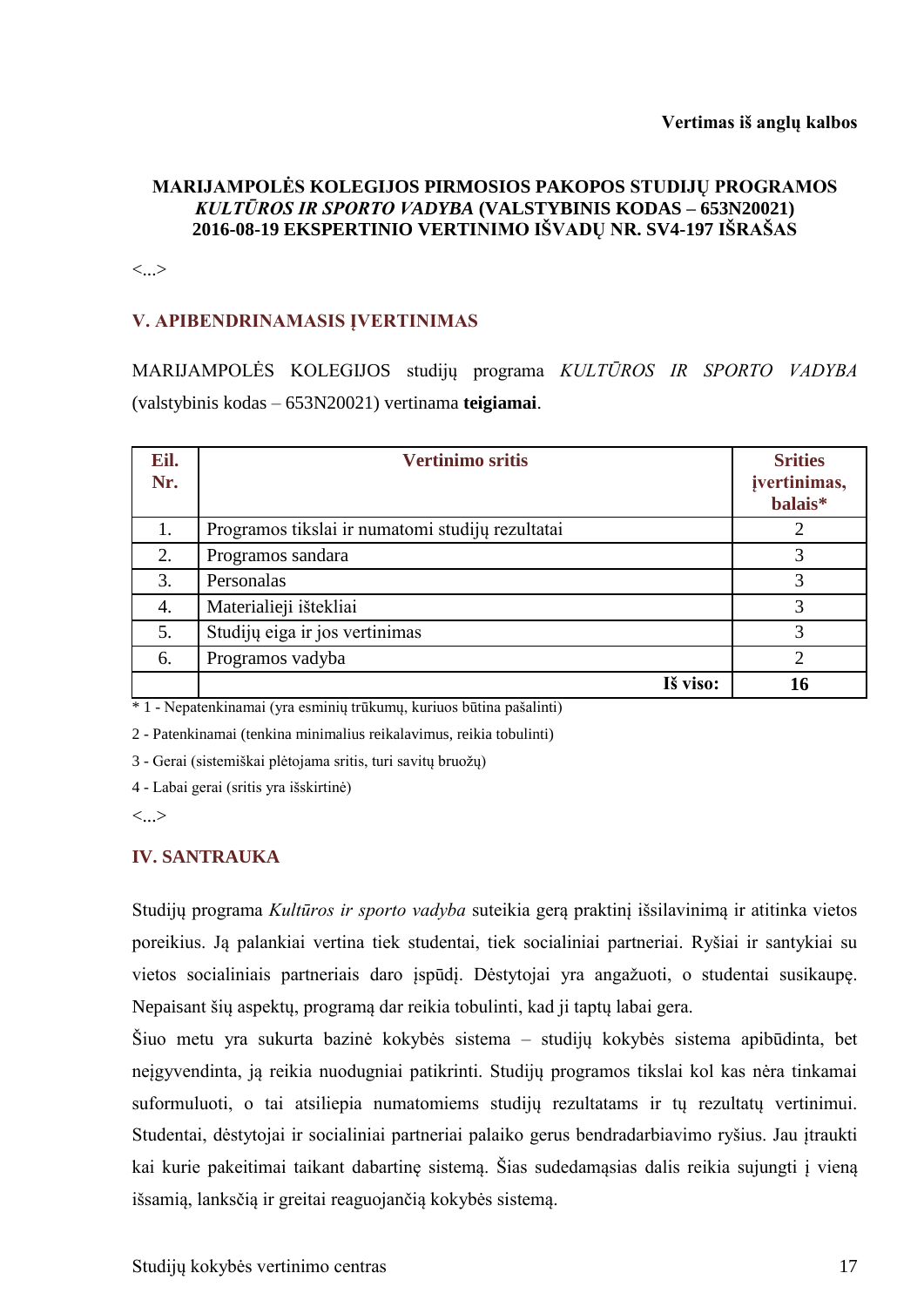Institucijų socialiniai dalininkai išreiškė didelį norą prisiimti atsakomybę už kokybės klausimus. Rekomenduojama konsultuotis dėl tvirtos kokybės sistemos sudarymo, apimančią socialinių dalininkų indėlį ir pagrindus, kuriuos kolegija jau turi.

Nors akademinio personalo ir studentų santykiai, atrodo, geri, rekomenduojama didinti programos akademinį kruopštumą paskatinant studentus pasitempti. Kolegija jau ėmėsi veiksmų, kad suteiktų šiai programai daugiau tarptautinio atspalvio, bet dar laukia ilgas kelias, kad ji taptų modernia, patrauklia ir šiuolaikinę studijų metodiką atitinkančia programa. Profesinio bakalauro studijų studentas turėtų gebėti panaudoti savo žinias ir įgūdžius sudėtingose situacijose ir aplinkybėse; todėl šios studijos turėtų skatinti studentus pasitempti kritinės analizės srityje. Šis kritinės analizės akcentavimas reiškia tvirtesnį jų praktinės patirties susiejimą su kintančia verslo aplinka. Siekiant užtikrinti aukštojo mokslo lygį, akcentuojamas nuolatinis palyginimas su tarptautinėmis programomis, ypač akademinės tvarkos ir studijų aplinkos bei medžiagos atnaujinimo srityje.

Vertinimo grupė yra įsitikinusi, kad šios studijų programos studentai ilgainiui papildys šio regiono (sporto) renginių profilį ir taps entuziastingais absolventais, prisidėsiančiais prie kolegijos plėtros.

 $\langle \cdot, \cdot \rangle$ 

## **III. REKOMENDACIJOS**

- 1. Labai rekomenduojama tobulinti ir atnaujinti šios studijų programos tikslą ir numatomus studijų rezultatus aiškiai akcentuojant šiuolaikinę metodologinę mokyklą ir studentų gebėjimą taikyti žinias bei teorinius įgūdžius praktikoje ir sprendžiant į praktiką orientuotas užduotis. Trijų lygių (programos, modulių ir dalykų) numatomi studijų rezultatai turi būti darnūs ir sudaryti bendrą, hierarchinę studijų rezultatų sistemą, kuri turėtų sumažinti dalykų studijų rezultatų pasikartojamumą ir sustiprinti dalyko turinį bei vertinimo kriterijus. Būtina persvarstyti studentų vertinimo kriterijus, kad būtų galima įvertinti ne tik tai, kaip laikomasi formalių reikalavimų, bet ir ar pasiekti numatomi studijų rezultatai.
- 2. Programa turi būti labiau tarptautiška. Dėstytojai privalo gerinti anglų kalbos žinias ir dažniau dalyvauti įvairiose programose, pavyzdžiui, *Erasmus +*, kviestis daugiau dėstytojų iš užsienio skaityti paskaitų. Didesnis gebėjimas vartoti kalbą padėtų šiam procesui, ši studijų programa taptų šiuolaikiškesnė ir labiau atitinkanti darbo rinkos poreikius. Rekomenduojama plačiau naudotis *Moodle* (ar kitų mokymosi valdymo sistemų) aplinka ir taikyti studentų įdarbinimo praktikai procedūrą, įtraukiant ir teoriją, ir praktiką. Siekiant įgyvendinti programos tikslus ir pasiekti numatomus studijų rezultatus, studijų turinys turi būti labiau tarptautiškas. Reikia plėsti tarptautinius mainus, nes tarptautiniai studentai neatvyksta.